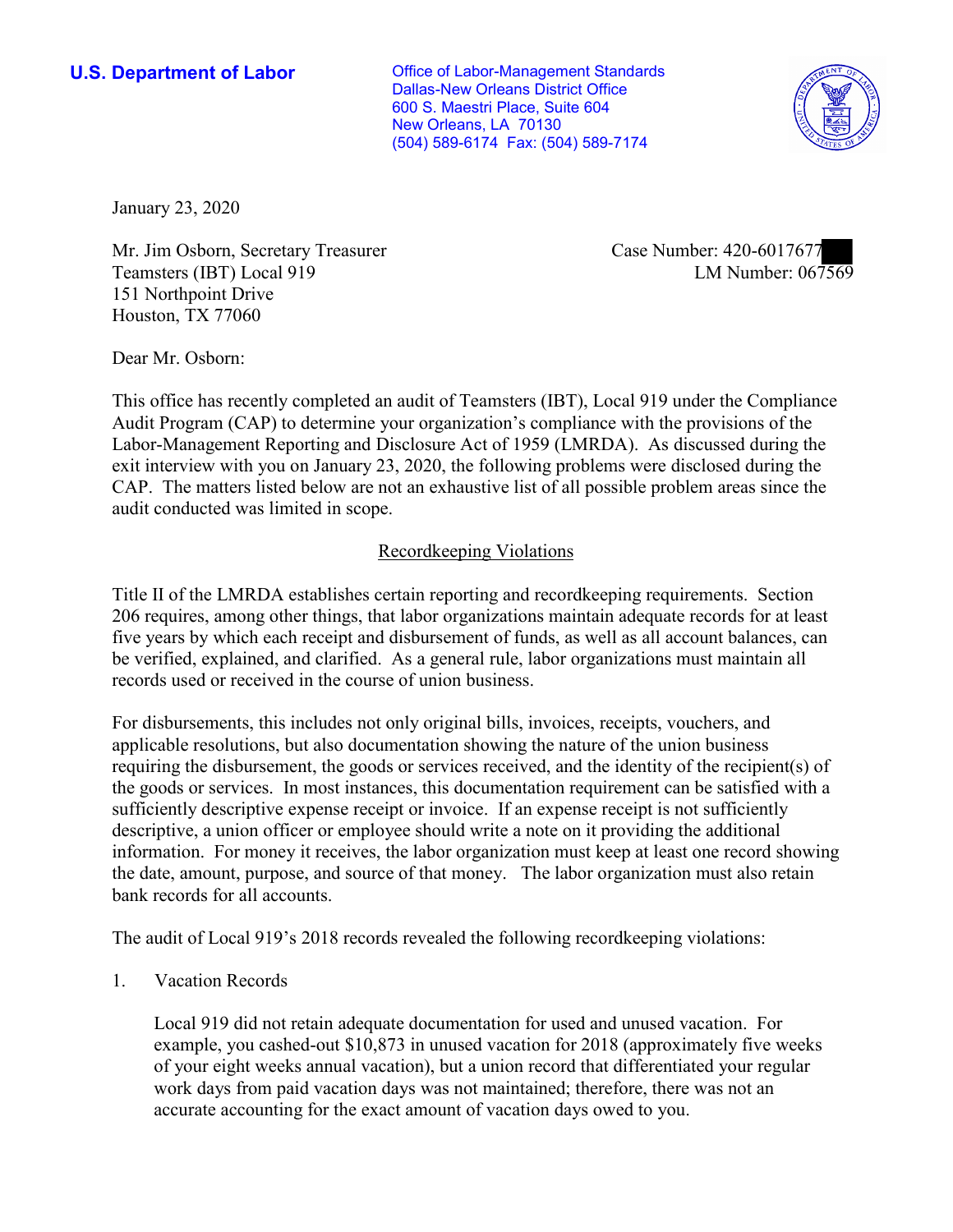Page 2 of 3 Mr. Jim Osborn January 23, 2020

## 2. Per Diem Payments

 Local 919 provides your position with a \$10 a day for local per diem and \$75 a day for outvacation leave. of-town per diem. You received no less than \$5,230 in total per diem payments for 2018. The union, however, did not maintain documentation that specifically identified which dates were paid at the \$10 rate, the \$75 rate, or no payment at all due to you being on

 disbursements. The president and treasurer (or corresponding principal officers) of your As noted above, labor organizations must retain original receipts, bills, and vouchers for all union, who are required to sign your union's LM report, are responsible for properly maintaining union records.

 Based on your assurance that Local 919 will retain adequate documentation in the future, OLMS will take no further enforcement action at this time regarding the above violations.

## Reporting Violations

 Labor Organization Annual Report Form LM-2 filed by Local 919 for the fiscal year ended The audit disclosed a violation of LMRDA Section 201(b), which requires labor organizations to file annual financial reports accurately disclosing their financial condition and operations. The December 31, 2018, was deficient in the following areas:

1. Disbursements to Officers and Employees (LM-2)

 payments in Schedules 15 through 19. Additionally, no less than \$[1,085.84](https://1,085.84) in credit card Local 919 did not include direct reimbursements of \$477.61 to President Janet Fields, \$345 to Vice President Mike Silva, \$331.63 to Recording Secretary Barbara Williams, and \$682 to you in Schedule 11 (All Officers and Disbursements to Officers) and Schedule 12 (Disbursements to Employees). It appears that the local erroneously reported these charges you incurred for Uber services, airport parking, and an AT&T cell phone and accessories to conduct official union business was not correctly reported in Schedule 11.

 The union must report in Column F of Schedules 11 and 12 (Disbursements for Official Column F of Schedules 11 and 12 indirect disbursements made to another party (such as a personnel incur for transportation by public carrier (such as an airline) and for temporary Business) direct disbursements to officers and employees for reimbursement of expenses they incurred while conducting union business. In addition, the union must report in credit card company) for business expenses union personnel incur. However, the union must report in Schedules 15 through 19 indirect disbursements for business expenses union lodging expenses while traveling on union business. The union must report in Column G (Other Disbursements) of Schedules 11 and 12 any direct or indirect disbursements to union personnel for expenses not necessary for conducting union business.

2. Automobile Expenses